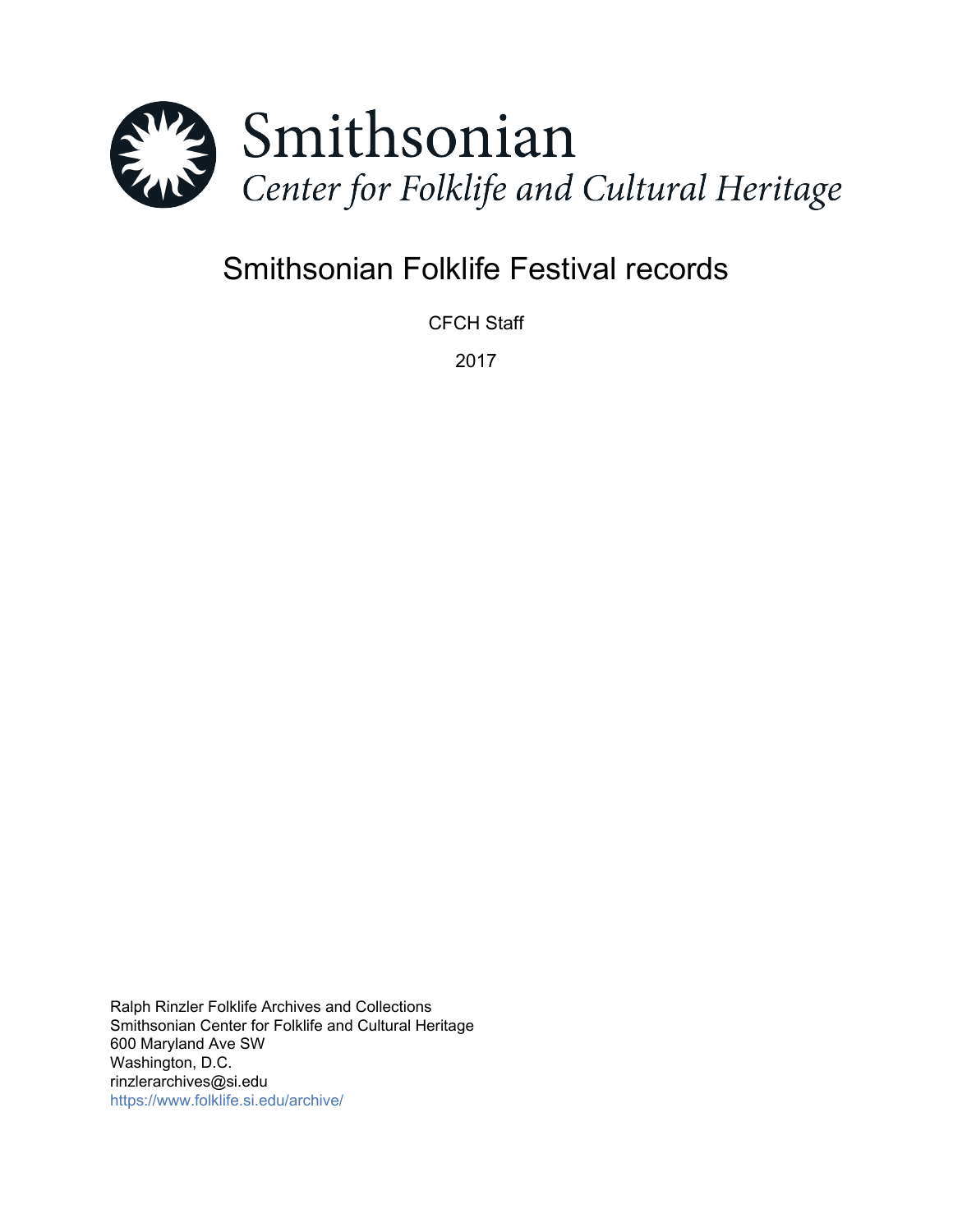# **Table of Contents**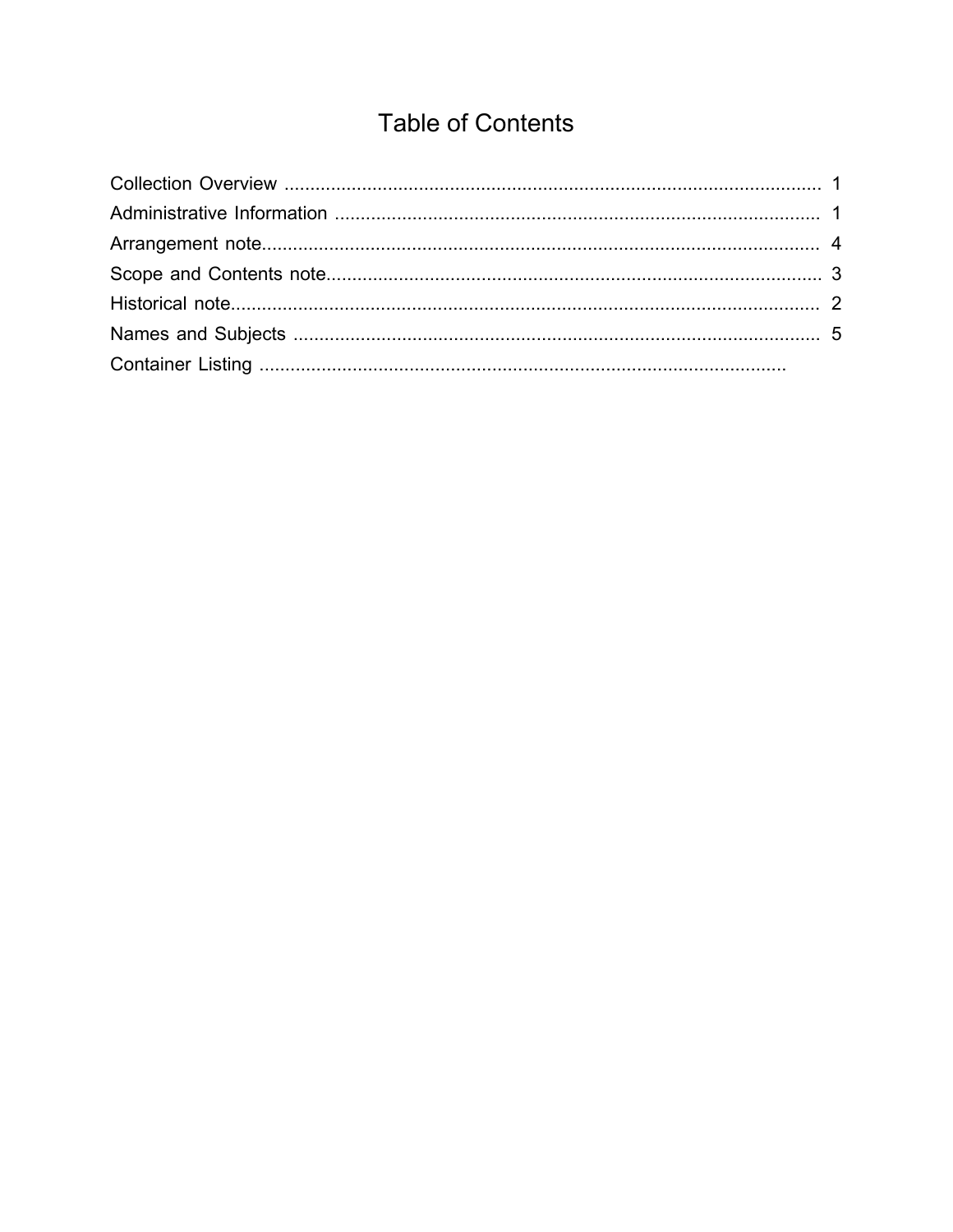# <span id="page-2-0"></span>**Collection Overview**

| <b>Repository:</b> | Ralph Rinzler Folklife Archives and Collections                                                                                                                                                                                                                                                                                                                                                                                                                                                  |
|--------------------|--------------------------------------------------------------------------------------------------------------------------------------------------------------------------------------------------------------------------------------------------------------------------------------------------------------------------------------------------------------------------------------------------------------------------------------------------------------------------------------------------|
| Title:             | Smithsonian Folklife Festival records                                                                                                                                                                                                                                                                                                                                                                                                                                                            |
| Identifier:        | CFCH.SFF                                                                                                                                                                                                                                                                                                                                                                                                                                                                                         |
| Date:              | 1967-2016                                                                                                                                                                                                                                                                                                                                                                                                                                                                                        |
| Creator:           | Smithsonian Institution. Center for Folklife and Cultural Heritage                                                                                                                                                                                                                                                                                                                                                                                                                               |
| Extent:            | 1,948 Cubic feet                                                                                                                                                                                                                                                                                                                                                                                                                                                                                 |
| Language:          | English.                                                                                                                                                                                                                                                                                                                                                                                                                                                                                         |
| Summary:           | The Festival of American Folklife, held annually since 1967 on the<br>National Mall in Washington, D.C., was renamed the Smithsonian<br>Folklife Festival in 1998. This collection documents the planning,<br>production, and execution of the annual Smithsonian Folklife Festival.<br>These Festival records include administrative papers and the<br>audiovisual documentation of annual Festivals (1967-ongoing). Finding<br>aids are available here: Smithsonian Folklife Festival records. |

# <span id="page-2-1"></span>**Administrative Information**

## Related Archival Materials

Within the Rinzler Archives, related materials may be found in various collections such as the Ralph Rinzler papers and recordings, the Lily Spandorf drawings, the Diana Davies photographs, the Robert Yellin photographs, and the Curatorial Research, Programs, and Projects collection. Additional relevant materials may also be found in the Smithsonian Institution Archives concerning the Division of Performing Arts (1966-1983), Folklife Program (1977-1980), Office of Folklife Programs (1980-1991), Center for Folklife Programs and Cultural Studies (1991-1999), Center for Folklife and Cultural Heritage (1999-present), and collaborating Smithsonian units, as well as in the administrative papers of key figures such as the Secretary and respective deputies. Users are encouraged to consult relevant finding aids and to contact Archives staff for further information.

### Preferred Citation

Smithsonian Folklife Festival records, Ralph Rinzler Folklife Archives and Collections, Smithsonian Institution.

### **Restrictions**

Access by appointment only. Contact the Ralph Rinzler Folklife Archives and Collections at 202-633-7322 for additional information.

Access by appointment only. Where a listening copy or viewing copy has been created, this is indicated in the respective inventory; additional materials may be accessible with sufficient advance notice and, in some cases, payment of a processing fee. Older papers are housed at a remote location and may require a minimum of three weeks' advance notice and payment of a retrieval fee. Certain formats such as multi-track audio recordings and EIAJ-1 videoreels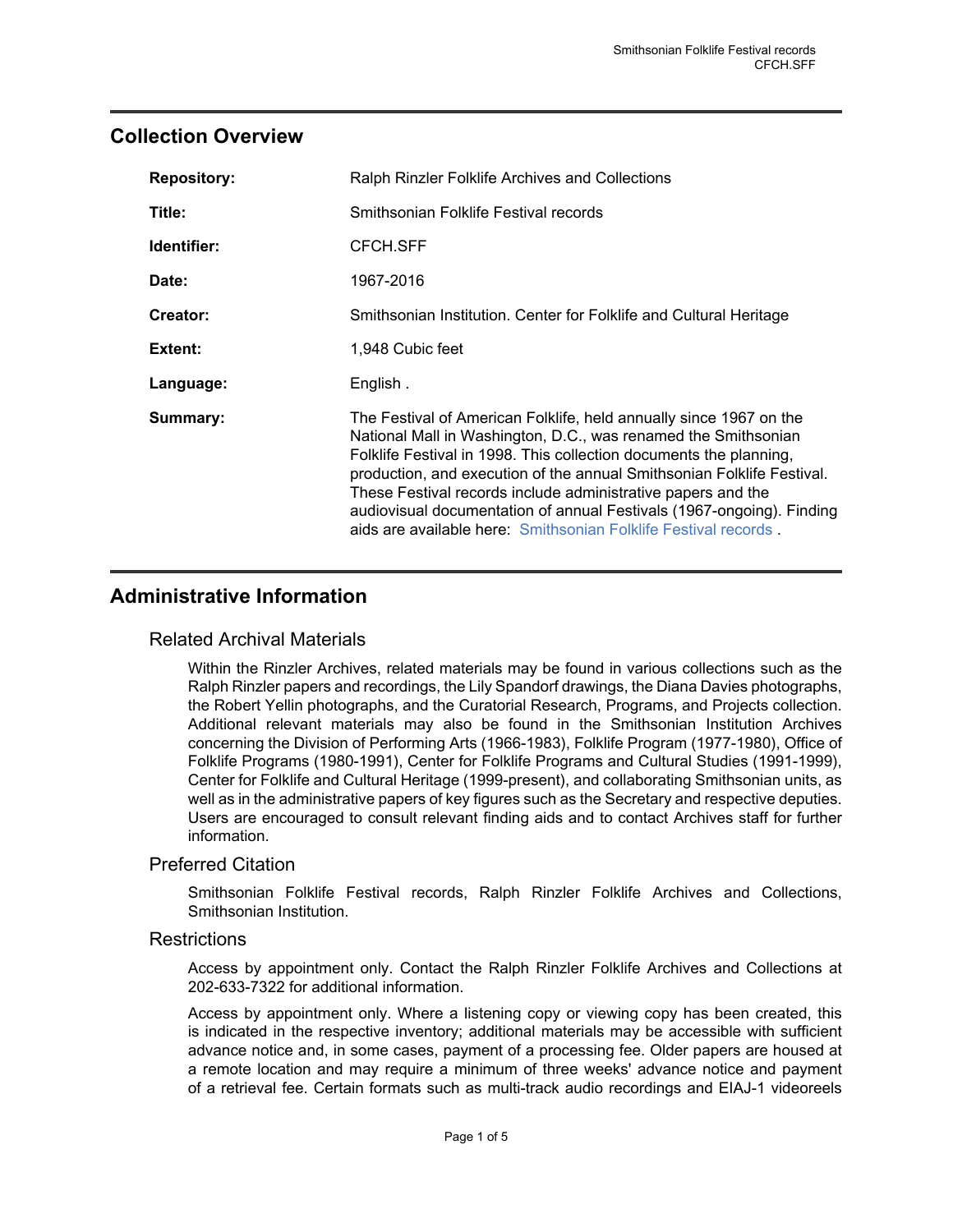(1/2 inch) may not be accessible. Contact the Ralph Rinzler Folklife Archives and Collections at 202-633-7322 or [rinzlerarchives@si.edu](mailto:rinzlerarchives@si.edu) for additional information.

## Conditions Governing Use

Copyright restrictions apply. Contact archives staff for information.

Copyright and other restrictions may apply. Generally, materials created during a Festival are covered by a release signed by each participant permitting their use for personal and educational purposes; materials created as part of the fieldwork leading to a Festival may be more restricted. We permit and encourage such personal and educational use of those materials provided digitally here, without special permissions. Use of any materials for publication, commercial use, or distribution requires a license from the Archives; please submit this [form](http://media.smithsonianfolkways.org/docs/CFCH_Image_Permission_Form.pdf) . Licensing fees may apply in addition to any processing fees.

#### Accruals

Further accruals are expected annually as each Festival is organized and its documentation is created. Additionally, ongoing digitization, preservation, and cataloguing efforts will allow additional materials from previous Festivals to become available on a retrospective basis.

# <span id="page-3-0"></span>**Historical**

The Festival of American Folklife, held annually since 1967 on the National Mall in Washington, D.C., was renamed the Smithsonian Folklife Festival in 1998. It is produced by the Smithsonian Center for Folklife and Cultural Heritage (1999-present) and by its predecessors: the Center for Folklife Programs and Cultural Studies (1991-1999), Office of Folklife Programs (1979-1991), Folklife Program of the Office of American and Folklife Studies (1977-1979), and Division of Performing Arts (1967-1976). Beginning with the 1973 Festival, the National Park Service of the U.S. Department of the Interior became cosponsor of the Festival.

The Festival is organized to increase and diffuse knowledge about grassroots culture. It is a research-based, curated event, drawing on the efforts of Smithsonian staff, academic and lay scholars from the featured cultures, and people who know a great deal about their own cultures. The most distinctive feature of the Festival is its attempt to foreground the voices of tradition bearers as they demonstrate, discuss, and present their folklife and cultural heritage. Since its founding the Festival has always navigated between the various axes of art (as entertainment), cultural rights (as advocacy), education (as public service), and knowledge (as scholarship).

Since its founding, the Festival has featured exemplary tradition bearers from more than 50 nations, every region of the United States, scores of ethnic communities, more than 100 American Indian groups, and some 50 occupations. Each year's Festival typically includes several programs, each focusing on a state or region of the United States, a foreign country, an occupation, or a theme.

The Festival was born in 1967 during the tenure of Smithsonian Secretary S. Dillon Ripley, part of a larger effort to make the National Mall more accessible to the American public and to make the Smithsonian's programs more exciting and engaging. James Morris, director of Museum Services and then of the Division of Performing Arts, proposed that the Smithsonian host a folk festival as the centerpiece of the outdoors activities on the National Mall. Ralph C. Rinzler, then-director of field programs for the Newport Folk Festival, was engaged to help plan the 1967 Festival, serving as Festival Director from 1968-1982.

The Festival's growth and evolution over subsequent decades can be traced through introductory notes for each annual Festival. Those notes seek to provide an overview of that year's Festival and of each of its programs, as they were conceived by their organizers at the time. In certain cases, geographic names or other terms are retained that may not reflect current usage. Those notes also include detailed information on the institutional arrangements, key personnel, and major donors and partners for each annual Festival.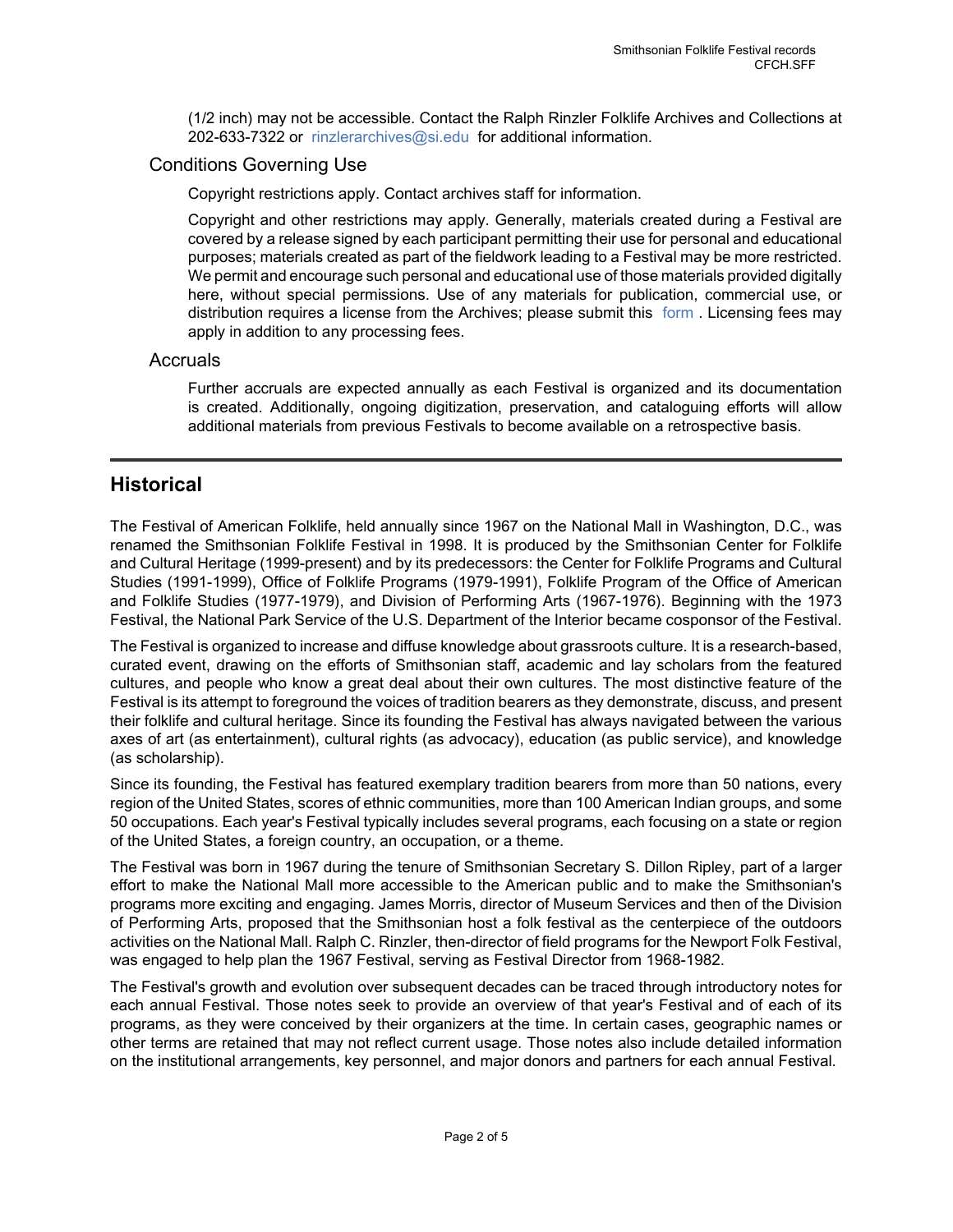# <span id="page-4-0"></span>**Scope and Contents**

This collection documents the planning, production, and execution of the annual Smithsonian Folklife Festival. Materials include photographs, audio recordings, motion picture film and video recordings, notes, production drawings, contracts, memoranda, correspondence, informational materials, publications, and ephemera. In earlier years these materials were all created as paper records or analog media; ongoing retrospective digitization efforts aim to preserve those and make them more widely accessible. Increasingly, the Festival records are now born as digital media or electronic documents.

Staff and contractors of the Center for Folklife and Cultural Heritage collaborate with Smithsonian staff photographers to document the Festival in images. The Center's videographer, contract crews, volunteers, and interns video-record Festival performances and demonstrations. Volunteers trained by the Center's archivists record and log audiotapes at every Festival stage and discussion area. In recent years, the average documentation of a Festival may consist of some 10,000 images, several hundred audio recordings, and 5+ terabytes of video; this audiovisual documentation is complemented by thousands of pages of administrative and planning documents. In addition to the documentation of the Festival on the National Mall, the collection includes field research conducted by Smithsonian researchers or, increasingly, by researchers drawn from the community, state, or nation featured.

#### **Festival papers**

The Smithsonian Folklife Festival papers include the correspondence, memoranda, notes, planning documents, and various other records associated with the Festival as a whole or with one or more of its years or programs. This includes, among others, *administrative records* such as planning documents, contracts, agreements, and memoranda of understanding, correspondence, meeting materials, etc.; programmatic records pertaining to the development and curation of the Festival or one of its programs such as correspondence, reports, proposals, concepts, notes, other planning documents, etc.; participant records such as participant handbooks, participant invitation and contract letters, release/voucher forms, participant questionnaires, staffing and payment schedules, and related materials; and artwork and graphic design files used in publications, signage, and other media as well as associated release forms. It does not such categories of papers as finance and administration records, personnel records, development records, publicity files, or technical project files.

For any given Festival, materials within the collection typically include:

#### **Program books, publications, and ephemera**

Program books were published from 1968 through 2011 and again in 2013, and typically included introductory essays and keynote essays on each program, as well as a list of Festival participants, schedule of activities, site map, and staff list. Occasionally, the schedule and lists were published separately from the essays. Beginning in 2012, a shorter guide provided an overview of each program, its participants, and schedule. Beginning in 2014, an annual review reported on the activities of the Center for Folklife and Cultural Heritage, including the Festival. Digital versions of these materials, as well as site maps for each Festival except the first, are found as the first series within each annual collection. In addition, the Rinzler Archives houses one or more copies of the original printed versions of each publication. In later years, web resources were often published to enhance the Festival experience. Digitally archived copies of these resources are accessible through this finding aid.

For many Festivals, one or more posters were published. Cookbooks were occasionally published in connection with a Festival program, particularly in the case of a foreign country's participation. Materials aimed toward children or families, typically suggesting activities they could engage in during the Festival or before and after their visit, were published for many Festivals or programs. Original printed copies of such publications and ephemera are housed within the Rinzler Archives; as these are digitized over time they will be made available through this finding aid.

#### **Fieldwork**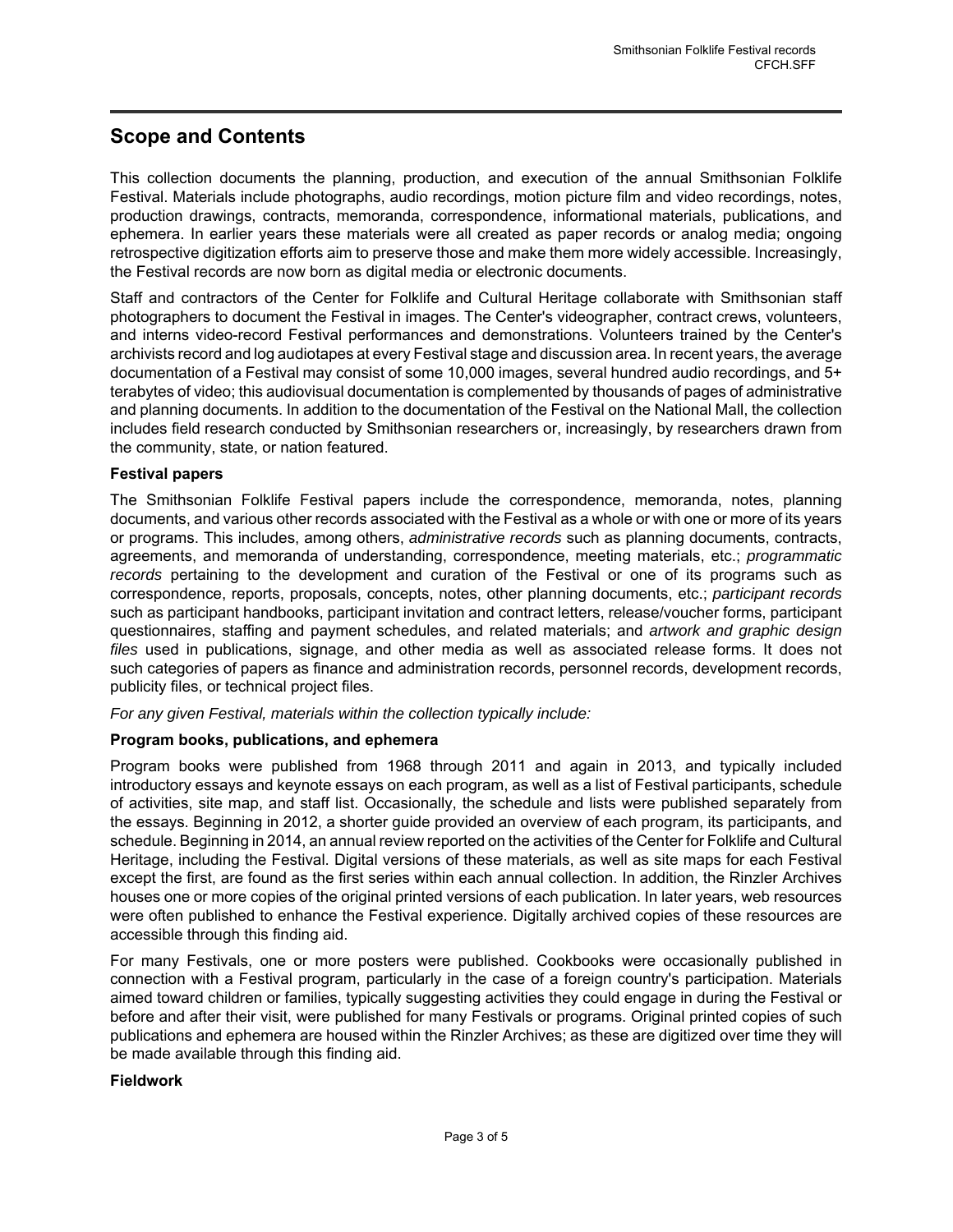Fieldwork may take the form of photographs, audio or video recordings, notes, transcripts, reports, correspondence, and other documents. Where these are clearly associated with a single Festival program, they are identified as such, housed discretely within the Rinzler Archive, and inventoried as part of that program. In some cases, fieldwork notes and reports may also be found among the Smithsonian Folklife Festival Papers, so the inventories within each program here may not always be comprehensive. As materials are processed over time, these inventories will be updated and enhanced.

#### **Photographs**

Photographs may include digital photographs, photographic prints, negatives, and slides, both black-andwhite and color. These depict events and activities on the National Mall during the Festival, as well as informal activities of Festival participants at the hotel or while visiting Washington. Ongoing digitization efforts aim to preserve earlier analog photographs and make them more readily accessible. The Smithsonian's Digital Asset Management System (DAMS) stores all of the digital images, whether born digital (19XX-present) or digitized from analog originals. The present finding aid seeks to provide direct access to a sample of such photographs, although in most cases numerous other photographs also exist in the Rinzler Archives.

#### **Audio**

Throughout its history, the Festival has endeavored to create a comprehensive audio record of the performances, discussions, and other activities on all of its stages and performance venues, typically by taking a feed from that stage's sound reinforcement system. Occasionally, audio recordings also included interviews with craftspeople or Festival visitors who were not on stage, as well as evening rehearsals and informal interactions at the Festival hotel. Given the nature of the Festival as an outdoor event and the inevitable interference of airplanes flying overhead and traffic noises from adjacent streets, and given that the requirements of live sound reinforcement are not identical with those of audio recording, the resulting recordings are sometimes subject to interruption and technical shortcomings. In certain years, special arrangements were made for high-quality, multi-track recording, even if the vast majority of recordings are done at lower quality. At the time of recording, volunteers create logs or track sheets describing the content of each recording; in some cases these have been revised and corrected and in other cases the simultaneous logs have not been verified or revised. Retrospective digitization efforts aim to preserve older recordings and make them more widely accessible.

#### **Video**

Motion picture films and video recordings of Festival activities were created beginning in 1968 (for film) and 1973 (for video). In contrast with the audio recordings that sought to document primarily the activities on stage, the film and video efforts were typically both more inclusive (by covering crafts, occupational demonstrations, foodways, rehearsals, and non-stage events) and more selective (focusing on a sampling of each day's activities or on a single program, rather than beginning-to-end coverage of the entire Festival). As with the audio recordings, simultaneous written logs note what was recorded. Digital video is stored on the Smithsonian DAMS, with ongoing efforts to digitize older analog materials, whether born as motion picture film or as video.

## <span id="page-5-0"></span>**Arrangement**

The Smithsonian Folklife Festival records include one collection of papers and administrative documents and annual collections of the audiovisual documentation associated with each year's Festival.

Smithsonian Folklife Festival records:

- [Smithsonian Folklife Festival records: Papers](http://sova.si.edu/record/CFCH.SFF.Papers)
- [1967 Festival of American Folklife records \[Ongoing\]](http://sova.si.edu/search?q=%22Smithsonian%20Folklife%20Festival%20records%22&f=name%3ASmithsonian+Institution.+Center+for+Folklife+and+Cultural+Heritage)